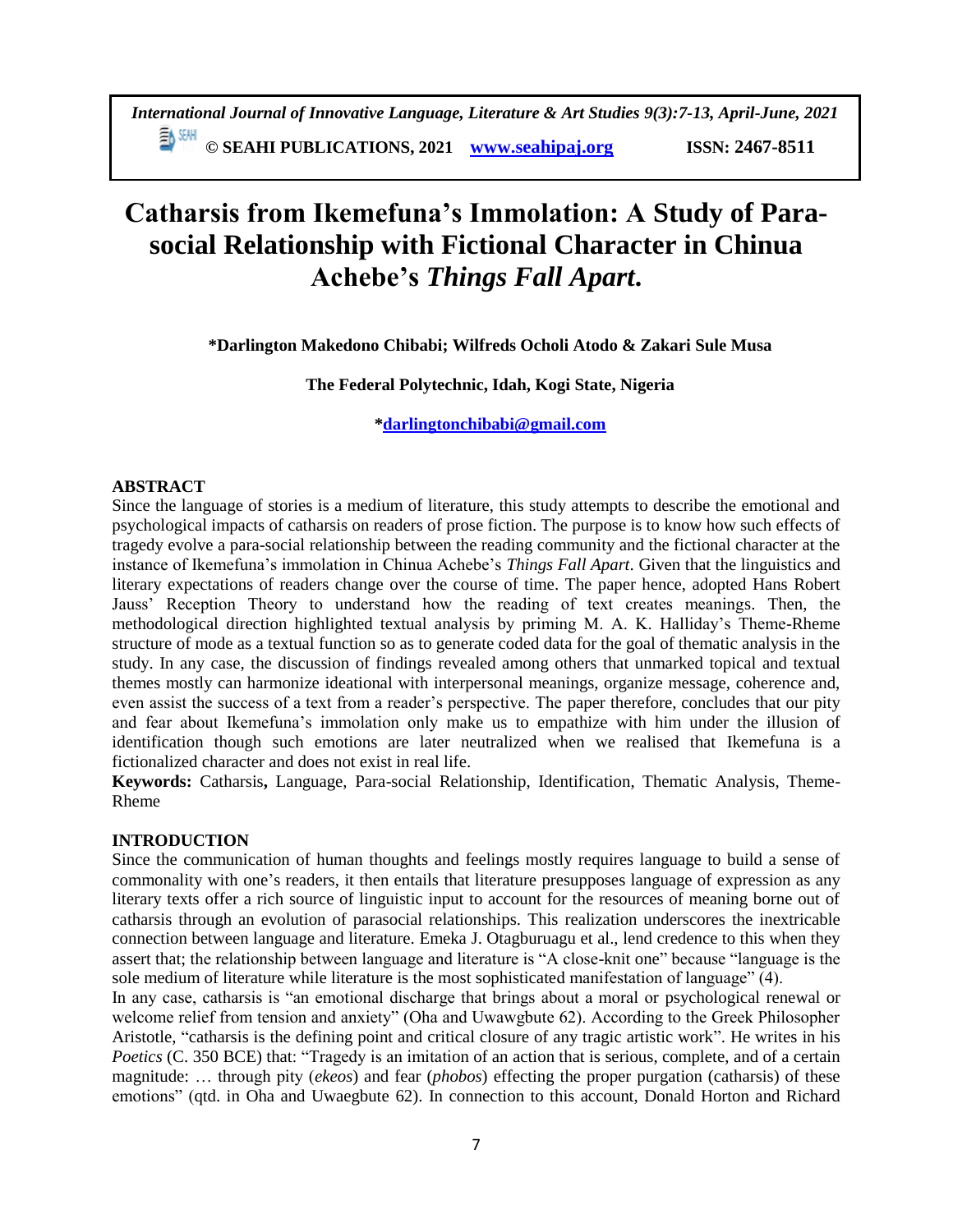Wohl first introduce the concept of parasocial relationships, along with the idea of parasocial interaction in their 1958 article "*Mass Communication and Para-social Interaction: Observations on Intimacy at a Distance*". They describe that; "A parasocial relationship is always mediated and one sided with no opportunity for mutual give and take" (215). This means that it is psychologically similar to a real life social relationship which can strengthen a bond between readers and fictional characters.

A fictional character in this study is an imaginary person represented in a work of fiction. Even though, fictional characters in literary works live in the fictional realm, yet, real feelings develop in parasocial relationship between the readers and such fictional personal. That is, through a parasocial interaction, there tends to be an exposure that arouses interest in the fictional personae which becomes a parasocial relationship after repeated exposure to the media or (novelistic persona in our case), and then causes the media user or (reader) to develop illusions of intimacy through 'transportation and 'identification in which some "Researchers believe... may be related to the ability to empathize with others" (Walkington). This draws our attention to how stories shape our worldview through what the psychologists technically call assimilation, transportation and identification on the mind of the readers. Assimilation is when the reader takes on the qualities of a fictional characters or group while transportation is when the readers lose themselves in the story. Identification is where a reader has a perspective and identity of a story character. In view of this, Zoe Walkington says: "There are few things that stories do to us. As we are immersed in a story, it forms a sort of social surrogate, boosts our self-esteem and improves our mood". In the same vein, Anthony Horowitz emphasizes during an interview with BBC programme on IDEAS that:

> Reading is not a relaxation – you are building worlds, you are populating the worlds with cities you are populating with people. So although television, film and theatre all have their place in the story telling world, to me, that moment of contact with a book when you read a story and unlock its secrets … nothing quite crimes close.

It is worthy to note that one of the literary works of fiction which elicited pity and fear is *Things Fall Apart* by Chinua Achebe. Though this novel was published as far back as 1958, however, it actually seems to be of the archetypal novel that still never ceased to fascinate and intrigue emerging readers of successive generations because of its prevailing discursive practice in terms of production and reception which has attracted awards, critical reviews and translations to different languages.

Actually, we the readers are introduced to the human tragedy of this novel that is full of fictional characters like Okonkwo, Ikemefuna, Nwoye, Obierika among others. Given that the ultimate tragedy in the story is the suicide of Okonkwo the protagonist, nonetheless, this study rather focuses on the poignant and gruesome immolation of a minor character in the novel called Ikemefuna. This is because, he is portrayed in the novel as "the doomed lad who was sacrificed to the village of Umuofia by their neighbours to avoid war and bloodshed. The ill-fated lad was called Ikemefuna" (6).

It is against this backdrop that this paper describes the taken-for–granted catharsis from Ikemefuna's immolation in the novel and the attendant parasocial relationship this could have been evoking emotionally in the minds of every successive generation of readers since the production and reception of *Things Fall Apart*. For this, Jonathan Culler notes that:

> More than any other literary form… or any other type of writing, the novel… is the discourse in and through which (we)… can most easily study the semiotic process in the fullest scope: (literary texts are) the creation and reorganization of (linguistic) signs... (189)

In view of this, there may be assertion that the meaning of a text does not come into being unless it is employed in a context of situation. In the words of Peter Verdonk:

> This process of activation of a text by relating it to a context of use is what we call discourse. To put it differently, this contextualization of a text is actually the reader's … reconstruction of the writer's…. intended meaning, that is, his or her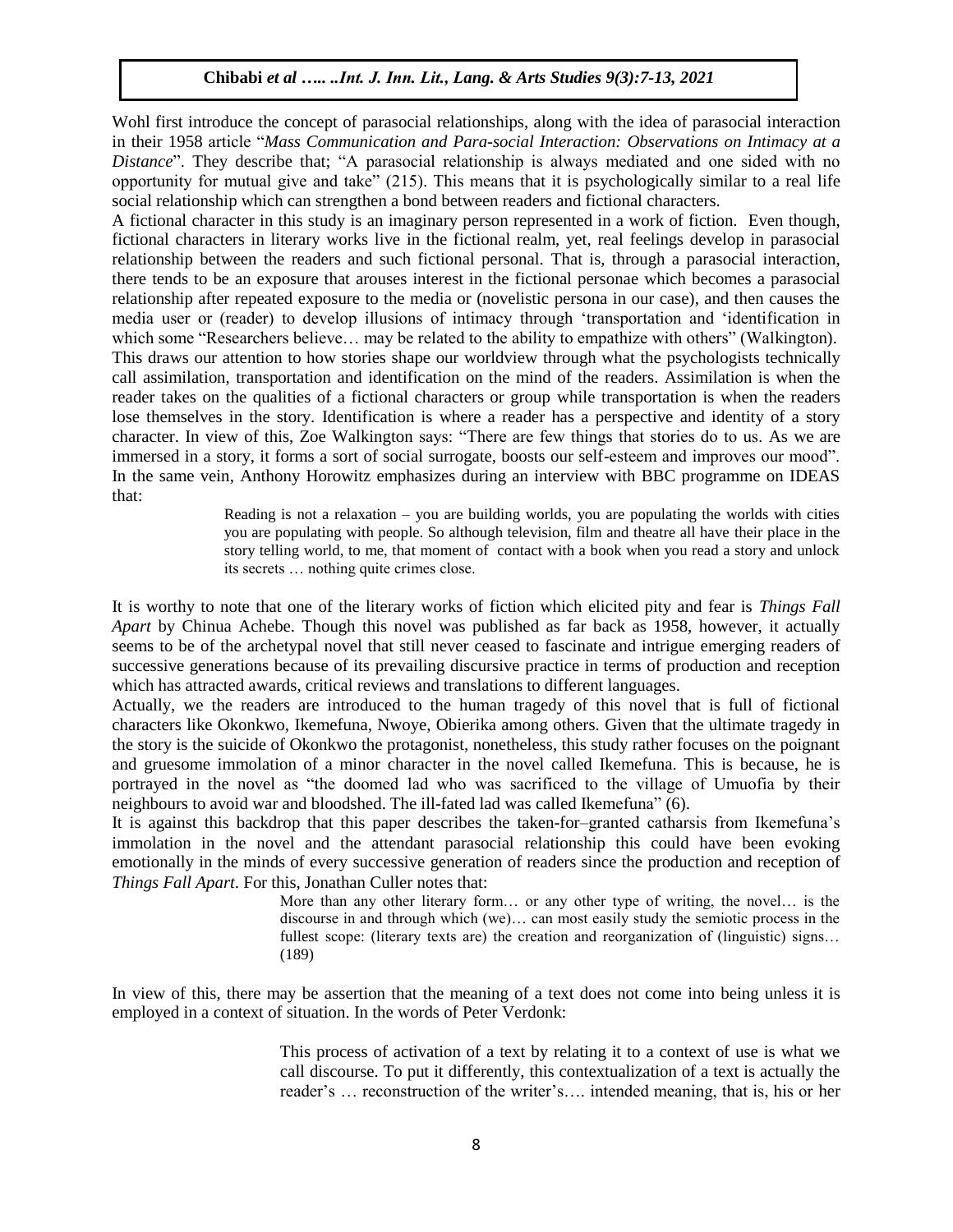communicative act or discourse. In these terms, the text is the observable product of the writers… discourse. (18)

#### **THEORETICAL FRAMEWORK**.

This paper is focused on Reception Theory as a version of Reader Response Criticism that emphasizes the reader's reception of a literary text. Usually, a text is an artifact that stimulates meaning. In literature, reception theory emanated from the insight of Hans Robert Jauss in his *Toward an Aesthetic of Reception* (1982). Given that the linguistic and literary expectation of readers change over the course of time, and considering the assumption that readers and critics have access to the texts as well as its criticisms, there develops an evolving historical tradition of interpretations and evaluations of a given literary work. Jauss refers to this traditional as a continuous dialectic between the text and the horizon of successive readers; the literary text in itself, possesses no inherent meaning or value.

This attention to the reading process, in the view of Lois Tyson originated during the 1930s as a reaction against the growing tendency to reject the reader's role in creating meaning, a tendency that became a formal principle of the New Criticism which dominated critical practice in the 1940s and 1950s. From the foregoing, reception theorists share beliefs that the role of the reader cannot be omitted from our understanding of literature and that readers do not passively consume the meaning presented to them by an objective literary text.

Kelly Griffith in *Writing Essays about Literature* contends that "reader – response criticism is a school of criticism which maintains that readers actually contribute to the meaning of works of literature" (1). Here, there is the belief that the text is incomplete until it is read. To the critics: Context (including historical, biographical, cultural, psychoanalytic) is relevant to the understanding of the text. Texts may be incomplete in themselves but the reading of them makes them potentially reflective of the real world – or at least the reader's experience of the real world. Scholars like the German critic Wolfgang Iser concurs with Jacques Derrida that works contain "gaps" which must be filled. Iser argues, therefore, that "many equally valid interpretations of a work are possible" (3). This is as the American Stanley Fish states that "reader's understanding of what literature is" and "what works of literature mean" is formed by "interpretative communities" (2). That is, the groups to which readers belong.

However, the reader-response has been initially criticized as being overly impressionistic and guilty of the affective fallacy. That is, focused on the emotional effect of the work. Other detractors have openly accused that the theory is not intellectual. Consequently, these attacks have led to the adaption of the variant known as reception theory. Even at that, the theorists' claim according to Jim Loter in (Bennett 3) that "The phenomenon of varied readings and the existence of contingent contexts then, are perceived as ontological and epistemological problems which require a theoretical method in order to for one to perform critical functions". In short the inability of readers not to agree on a single, non-contradictory interpretation of any given text suggests to many reception theories that (i) texts have no meaning, and meaning is produced by the reader through the interaction of him or her and the text.

Whatever be the case, the use of reception theory in this study is relevant to our objective because this theory is amenable to the human emotional sensibilities of tragedy which are triggered as a result of negotiated readings of literary work that lead to the psychological momentum of parasocial relationships between the readers and the fictional characters.

#### **RESEARCH METHOD**

The research method adopted for this paper is textual analysis to describe the structure of the text as the researchers sought to connect Thematic Analysis from the insight of Kimberly Neuendorf with M. A. K. Halliday's Theme-Rheme structure of mode under the semiotic function of language. This was done to reveal how catharsis evolves a parasocial relationship between readers and the fictional character Ikemefuna. Neuendorf writes that thematic analysis "assumes that the recorded messages themselves (i.e. the texts) are the data, and codes are developed by the investigator during close examination of the texts as salient themes emerge inductively from the texts" (211) while Halliday defines mode as "the symbolic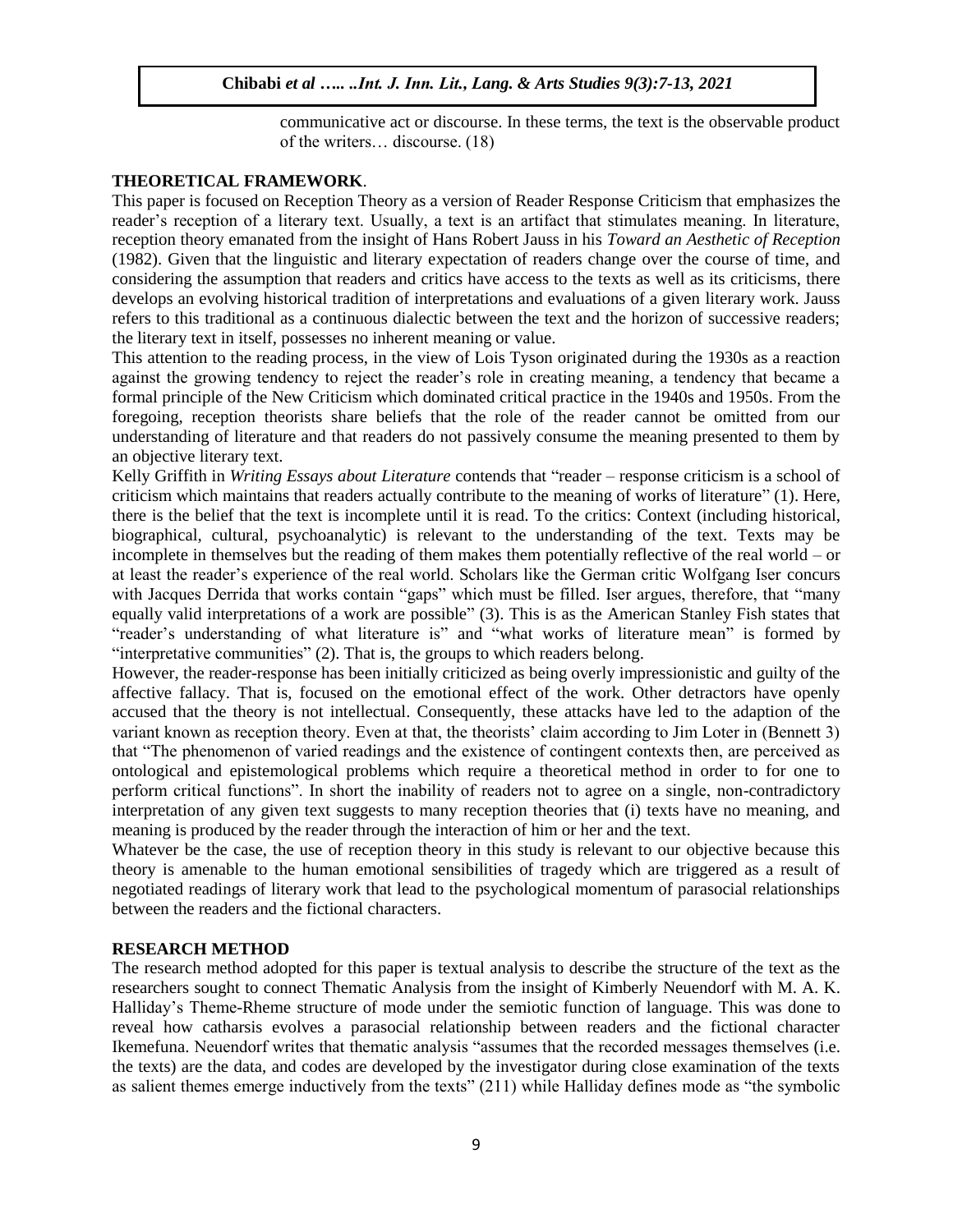organization of the text, the status that it has, and its function in the context, including the channel and also the rhetorical mode" (12).

Specifically, the sentences in chapter seven of *Things Fall Apart* were selected and numbered as codes of manifest contents for ease of reference in order to give our text reducing data collection a small quantitative status apart from its qualitative focus. This is because Uwe Flick calls for "a triangulation of both qualitative and quantitative research where each approach follows its own method approach criteria" (175).

From the foregoing, Robert Weber notes that "to make valid inferences from the text, it is important that the classification procedure be reliable in the sense of being consistent" (12). Thus, this study used the manifest content which usually involves words, sentences, and paragraphs of the literary text rather than their meanings for the purpose of generating numerical data through frequency to support its qualitative objective. This can be shown in Table 1 below:

### **Table 1: Manifest Content of the Literary Text**

| Words                                               | Sentences | Paragraphs |  |  |  |
|-----------------------------------------------------|-----------|------------|--|--|--|
| Chapter seven of Things Fall Apart by Chinua Achebe |           |            |  |  |  |
| 2990                                                | 178       | 28         |  |  |  |

**Sources**: *Basic Content Analysis* (Weber 18) and *Things Fall Apart* (Achebe 37 – 43).

# **DATA ANALYSIS AND DISCUSSION**

The focus of our data analysis in this study was based on the already established procedures of textual analysis used to infer both inductive and deductive designs of coded data while constructing the themerheme structure of mode. The purpose is to describe the thematic analysis of Ikemefuna's immolation and its purgative effects on the readers.

For this reason, the theme-rheme is the realisation of mode at the lexico-grammatical level of the text. In this structure, Halliday and Hassan define theme as "the element which serves as the point of departure of the message" where as "the part in which the theme is developed, is called the rheme" (64). For them, the structure can be classified as: Unmarked topical (Antecedent subject of the sentence), Marked topical (Adverbial, Prepositional or Complement elements before the subject), Textual (Conjunctive or continuative element before the subject), and Interpersonal (Evocative, modality, finite verb operator or WH/polar interrogative elements before the subject) themes. Therefore, the theme-rheme structure of mode in chapter seven of the novel is indicated with its frequency and percentage in Tables 2 and 3.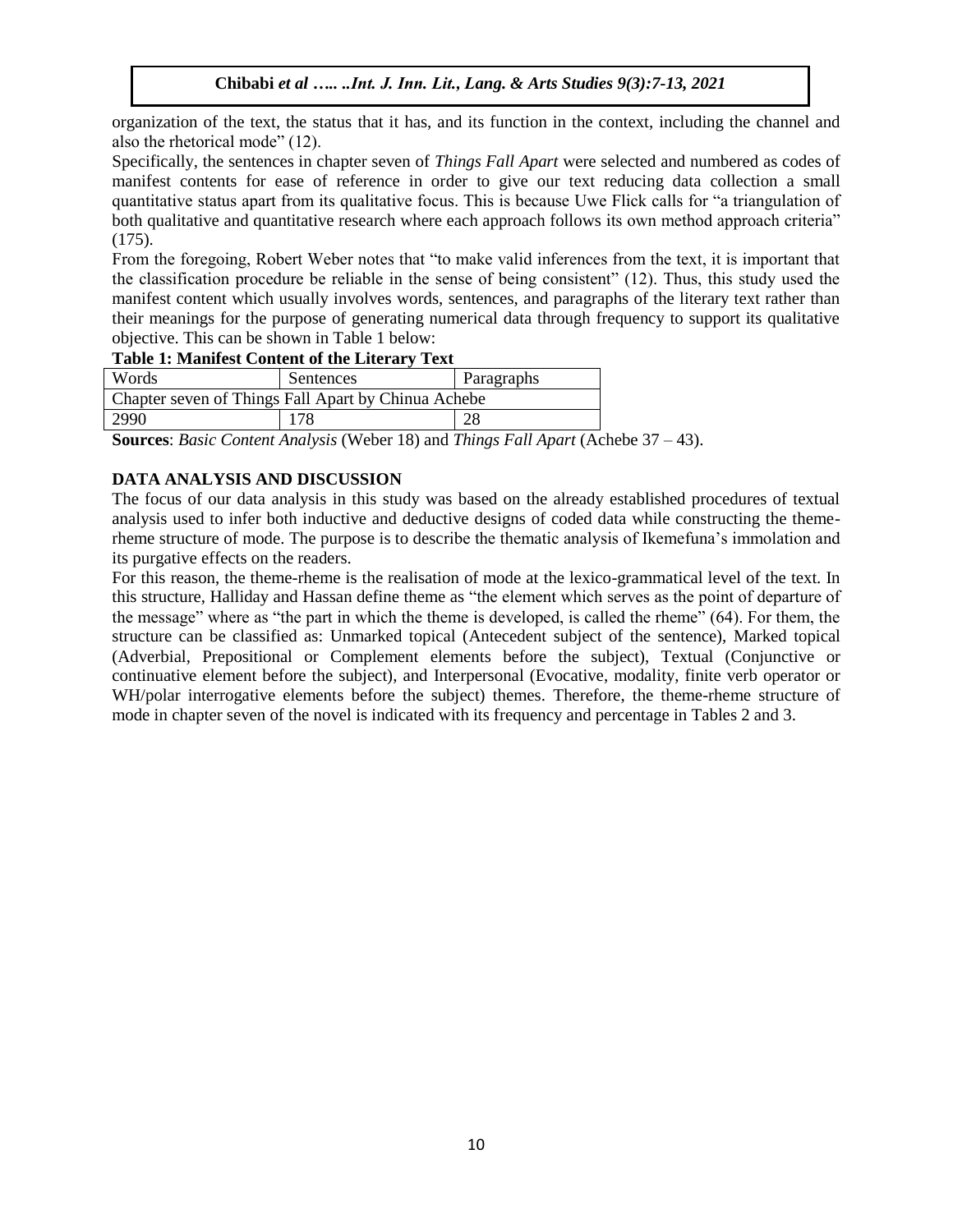| Table 2. Theme-Kheme Structure of Mode in the Literary Text |                                   |                      |                         |  |
|-------------------------------------------------------------|-----------------------------------|----------------------|-------------------------|--|
| <b>Unmarked Topical Theme</b>                               | <b>Marked Topical Theme</b>       | <b>Textual Theme</b> | <b>Interpersonal</b>    |  |
|                                                             |                                   |                      | <b>Theme</b>            |  |
| Chapter Seven of Things Fall Apart by Chinua Achebe         |                                   |                      |                         |  |
| He grew rapidly like a yam                                  | For three years Ikemefuna         | And so he was        | Do not bear hand in     |  |
| tendril in the rainy season, and                            | lived in Okonkwos                 | always happy         | his death $[76]$ ; 'Yes |  |
| was full of the sap of life $[2]$ ;                         | household and the elders          | when be heard        | Umuafia has decided     |  |
| [3, 4, 5, 6, 8, 9, 10, 12, 14, 16,                          | of Umuofia seemed to              | him grumbling        | to kill him [78]; [127, |  |
| 17, 24, 25, 32, 35, 36, 37, 39,                             | have forgotten about him          | about women          | 129, 131, 138, 142];    |  |
| 40, 41, 42, 43, 44, 45, 46, 47,                             | $[1]$ ; $[7, 13, 15, 29, 33, 53,$ | [11]; [18, 19,       | Why had Okonkwo         |  |
| 49, 51, 52, 54, 57, 58, 61, 62,                             | 56, 59, 67, 74, 100, 101,         | 20, 21, 22, 23,      | withdrawn to the        |  |
| 63, 65, 69, 70, 71, 72, 75, 77,                             | 113, 140, 141; As soon            | 26, 27, 28, 30,      | rear?' [155].           |  |
| 79, 80, 82, 84, 86, 88, 89, 91,                             | as his father walked knew         | 31, 34, 38, 48,      |                         |  |
| 93, 95, 96, 97, 98, 103, 104,                               | that Ikemefuna had been           | 50, 55, 60, 64,      |                         |  |
| 105, 106, 108, 109, 111, 112,                               | killed, and something             | 66, 68, 73, 81,      |                         |  |
| 114, 11, 116, 117, 118, 119,                                | seemed to give way inside         | 87, 90, 97, 102,     |                         |  |
| 123, 124, 125, 128, 130, 132,                               | him like the snapping of a        | 107, 110, 120,       |                         |  |
| 134, 135, 137, 139, 143,                                    | tightened bow [164].              | 121, 122, 126,       |                         |  |
| 144, 145, 147, 148, 149, 150,                               |                                   | 133, 136, 136,       |                         |  |
| 151, 152, 153, 154, 156, 159,                               |                                   | 157, 158];           |                         |  |
| 160]; He heard Ikemefuna cry,                               |                                   | Dazed with fear      |                         |  |
| 'my father, they have killed                                |                                   | Okonkwo drew         |                         |  |
| me me!' as he ran towards                                   |                                   | his matchet and      |                         |  |
| him [161]; [163, 165, 166,                                  |                                   | cut him down         |                         |  |
| 167, 168, 169, 171, 172, 173,                               |                                   | $[162]$ ; $[170]$ ;  |                         |  |
| 174, 175, 176; It descended                                 |                                   | Then something       |                         |  |
| on him again, this feeling,                                 |                                   | had given way        |                         |  |
| when his father walked in,                                  |                                   | inside him           |                         |  |
| that night after killing                                    |                                   | $[177]$ .            |                         |  |
| Ikemefuna [178].                                            |                                   |                      |                         |  |

# **Table 2: Theme-Rheme Structure of Mode in the Literary Text**

**Source:** *Introduction to Functional Grammar* (Halliday 12).

# **Table 3: Frequency and Percentage of Mode (Textual Function).**

| <b>Theme-Rheme Structure</b> | <b>Frequency</b> | Percent $(\% )$ |
|------------------------------|------------------|-----------------|
| Unmarked Topical Theme (UTT) | 108              | 61\%            |
| Marked Topical Theme (MTT)   |                  | 12%             |
| Textual Theme (TT)           | 41               | 23%             |
| Interpersonal Theme (IT)     | 08               | $0.5\%$         |
| Fotal                        | 178              | 100%            |

From the two Tables above, we have to infer a narrating persona and this we could only be based on the internal evidence of the text itself. This is because the meaning of our target text did not come into being until it was actively adapted to the context of use. This, we considered the chapter seven of Achebe's *Things Fall Apart* with the sentences numbered for ease of reference.

Here we the readers can cognitively follow "The detached yet tolerant tone of the..." (Carroll 33) narrative voice expressing a subjective tragic perspective which gives a distressing view of Ikemefuna's fate under the Marked Topical Theme (MTT): "For three years, Ikemefuna lived in Okonkwo's household and the elders of Umuofia seemed to have forgotten him" [1]. As this continues under the Unmarked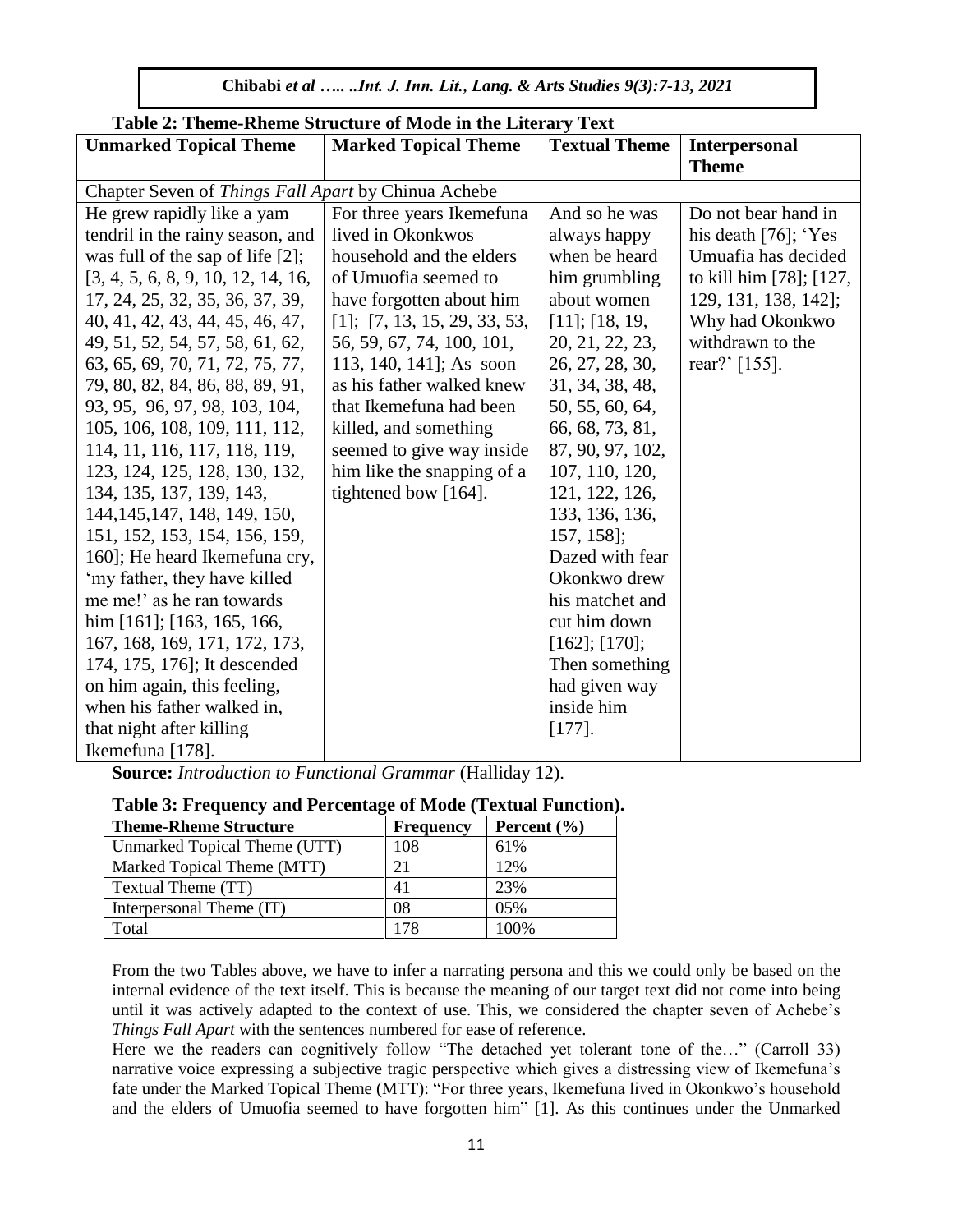Topical Theme (UTT): "He grew rapidly like a yam tendril in the rainy season, and was full of the sap of life" [2]. However, the unfortunate irony in the story is revealed under the Interpersonal Theme (IT): "Yes, Umuofia has decided to kill him" [78] as UTT buttresses it: "The oracle of the Hills and the Caves has pronounced it" [79]: "They will take him outside Umuofia as is the custom and kill him there" [30]. The decision to sacrifice Ikemefuna is pathetically evoked by Okonkwo's second wife and Nwoye's mother as soon as her son tells her about Ikemefuna's journey under UTT that: "She immediately dropped the pestle with which she was grinding pepper, folded her arms across her breast and sighed, 'Poor child" [93]. Meanwhile, the lie that he Ikemefuna will be returned back to Mbaino, his parental country of birth gives him ominous feeling under Textual Theme (TT): "As for Ikemefuna he was at loss" [87]. This is indeed, the suspense that grips him in the course of the journey under UTT to the point that: "Ikemefuna looked back, and the man growled at him to go and not stand looking back" [152]. But: "The way he said it sent cold fear down Ikemefuna's back" [153]; "His hands trembled vaguely on the black pot he carried" [154] and even; "Ikemefuna felt his legs melting under him" [165]; "And he was afraid to look back" [157]. Before then, Ikemefuna wonders rhetorically under IT: 'Why had Okonkwo withdrawn to the rear? [155].

Finally, Ikemefuna's tragedy is resolved first under UTT while Okonkwo goes against the earlier advice of Ogbuefi Ezeudu but makes a decisive response in order to suppress his weakness after: "He heard Ikemefuna cry, 'my father, they have killed me!' as he ran towards him" [161]. Indeed, this is followed under TT with the violent action of Okonkwo on Ikemefuna as in: "Dazed with fear, Okonkwo drew his matchet and cut him down" [162]. But this unwholesome emotion of childhood immolation is broodingly affected by Okonkwo's son Nwoye who happens to be Ikemefuna's alter ego. For him under MTT: "As soon as his father walked in, that night, Nwoye knew that Ikemefuna had been killed, and something seemed to give way inside him, like the snapping of a tightened bow" [164].

This presupposes a childhood trauma for Nwoye to the extent that he encounters morbid flashbacks through the narrative under UTT as: "It was after such a day at the farm during the last harvest that Nwoye had felt for the first time a snapping inside him like the one he now felt" [172]; "They were returning home with baskets of yams from a distant farm across the stream when they had heard the voice of an infant crying in the thick forest" [173]; "A sudden hush had fallen on the women, who had been talking, and they had quickened their steps" [174]; "Nwoye had heard, that twins were put in earthenware pots and thrown away in the forest, but he had never yet come across them" [175]; "A vague chill had descended on him and his head had seemed to swell, like a solitary walker at night who passes an evil spirit on the way" [176]. Yet, it is TT that emphasizes the point with: "Then something had given way inside him" [177] given that UTT concludes that stream of consciousness as: "It descended on him again, this feeling, when his father walked in, that night after killing Ikemefuna" [178]. However, it is worthy to note that the readers might have this sense of recovery at the end of the narrative after realizing that the story is just a fictional account.

# **CONCLUSION**

From the details of this research, it can be assumed that literature shapes the language of stories that we do read of in order to contextualize thematic meanings of texts which cognitively may imply parasocial relationships between the reading community and the fictional characters. As far as the insights of Reception Theory could go, a text stimulates meaning through reading as the goal is potentially reflective of the reader's experience of the real world. Hence, the motivation for reading about the tragic role of Ikemefuna in *Things Fall Apart* was evident from this study as Neuendorf's proposition of Thematic Analysis to this text was also assisted by Halliday's Theme-Rheme structure of mode of discourse as textual metafunction. This was able to reveal that the Unmarked Topical Theme and Textual Theme prominently accounted for the higher frequencies and percentages of 108/61% and 41/23% respectively. By presupposition, these thematic choices among others have helped to integrate the ideational with interpersonal meanings. That is, in order to give a special status to a chosen part of a clause as well as contribute to the coherence; organize the message; and plays a discoursal role in the success of this text from a reader's perspective. On the whole, this outcome suggests the assumption that the past and even